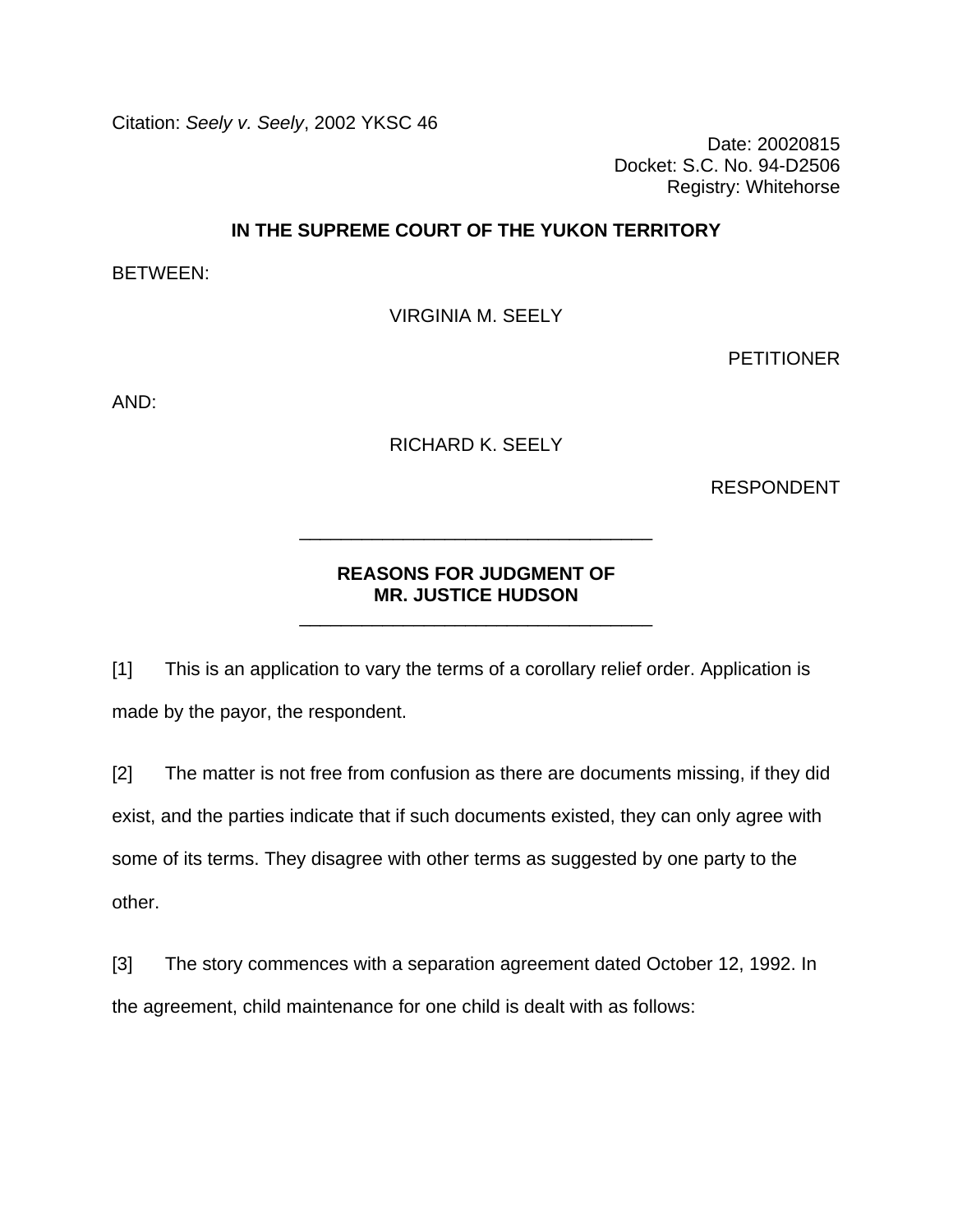# **5.0 CHILD MAINTENANCE**

5.01 The Husband shall pay to the Wife for the support, maintenance and education of the Child a total monthly payment of \$800.00 (the "Maintenance Payments") subject to the following:

- (a) Maintenance Payments shall commence on the  $1<sup>st</sup>$  day of October, 1992, and shall continue on the 1<sup>st</sup> day of each and every month thereafter until the Child:
	- (i) reaches the full age of 18 years, no longer resides with the Wife and is no longer a full time student at a school, college or university;
	- (ii) marries or becomes self-supporting; or
	- (iii) reaches the full age of 23 years;

whichever occurs first.

- (b) the Wife shall receive the Family Allowance paid by the Government of Canada or such other payments as the Government of Canada shall substitute for the Family Allowance for the Child in addition to the Maintenance Payments;
- (c) the payments required under this paragraph shall be binding upon the estate of the Husband;
- (d) the Maintenance Payments shall be included in the Wife's income for those taxation years in which they are received and deducted from income by the Husband for those years in a corresponding manner.
- (e) The amount of the Maintenance Payments shall increase on the  $1<sup>st</sup>$  day of October, 1993, and on the 1<sup>st</sup> day of October of each subsequent year at a percentage rate equal to the annual "Consumer Price Index for Canada, All-Items (not seasonally adjusted)", as published by Statistics Canada in the month immediately preceding the increase.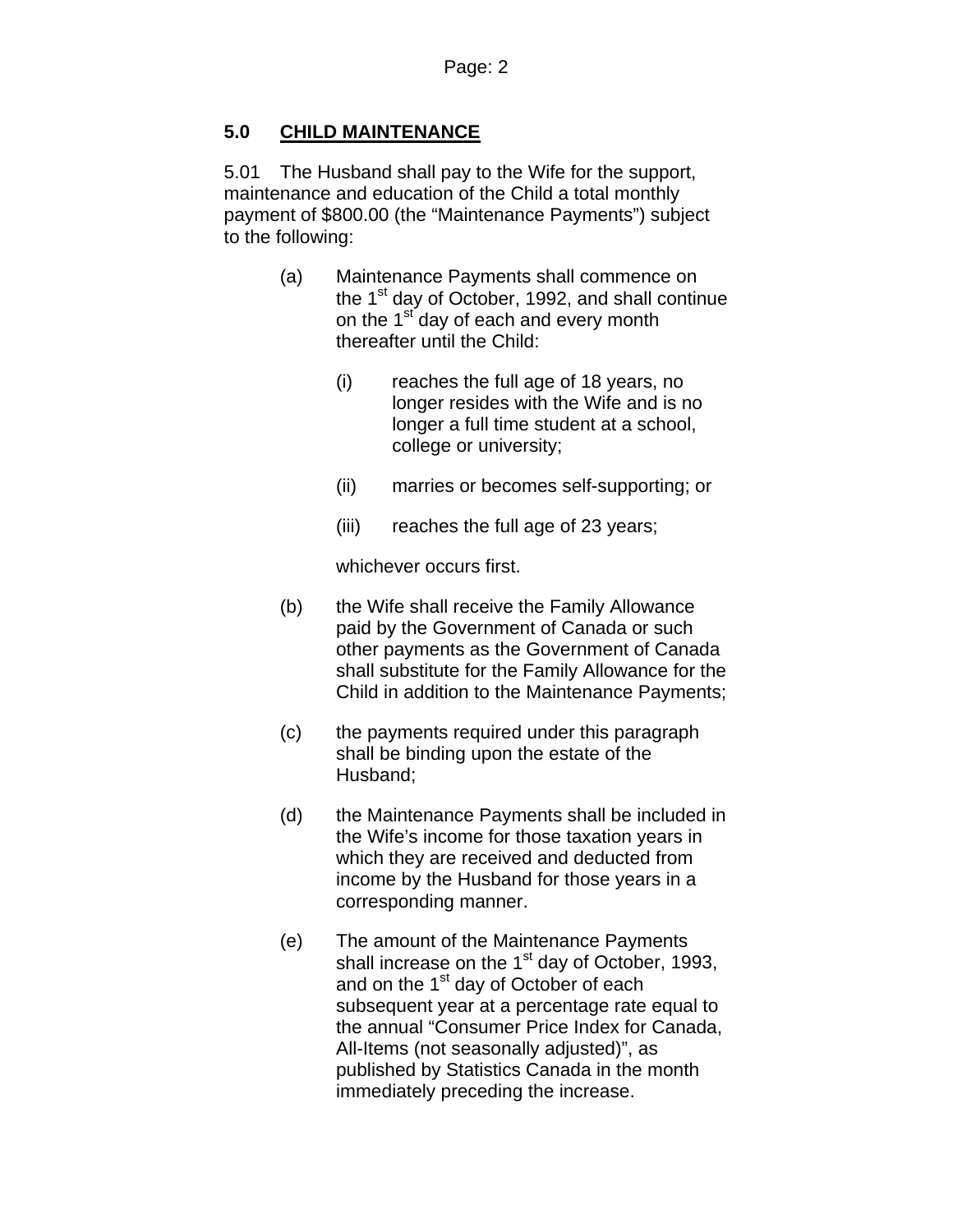[4] The following is also stated:

5.03 Subject only to a material change in circumstances affecting the welfare of the Child or the financial needs or abilities of either the Husband or the Wife, neither the Husband nor the Wife shall be entitled to vary the Maintenance Payments.

[5] The parties were divorced on February 24, 1995. By a consent corollary relief order the separation agreement regarding child maintenance was continued. The payments were ordered to be made and they were ordered to be made retroactive to the day of the separation agreement (October 12, 1992). It is this order the applicant seeks to vary.

[6] It is the recollection of the respondent that a written agreement was entered into in early 1996, which reduced this obligation to \$600.00 per month, but that the respondent's right to deduct from income was cancelled and the obligation to include in income on the part of the petitioner was eliminated. On calculations by the respondent, this arrangement maintained the net sum received by the petitioner notwithstanding that the respondent paid only \$600.00 as the tax benefit previously enjoyed by him was no longer applied and the \$600.00 per month were tax paid dollars to the petitioner. The petitioner has no recall of this.

[7] The petitioner added that the agreement (which she also could not find), in her opinion, provided for increases to \$650.00 in 1998, \$700.00 in 2002 and to \$750.00 in \$2007. These suggested portions of the agreement of 1996 were not recalled by the respondent.

[8] The Child Support Guidelines came into effect on May 1, 1997.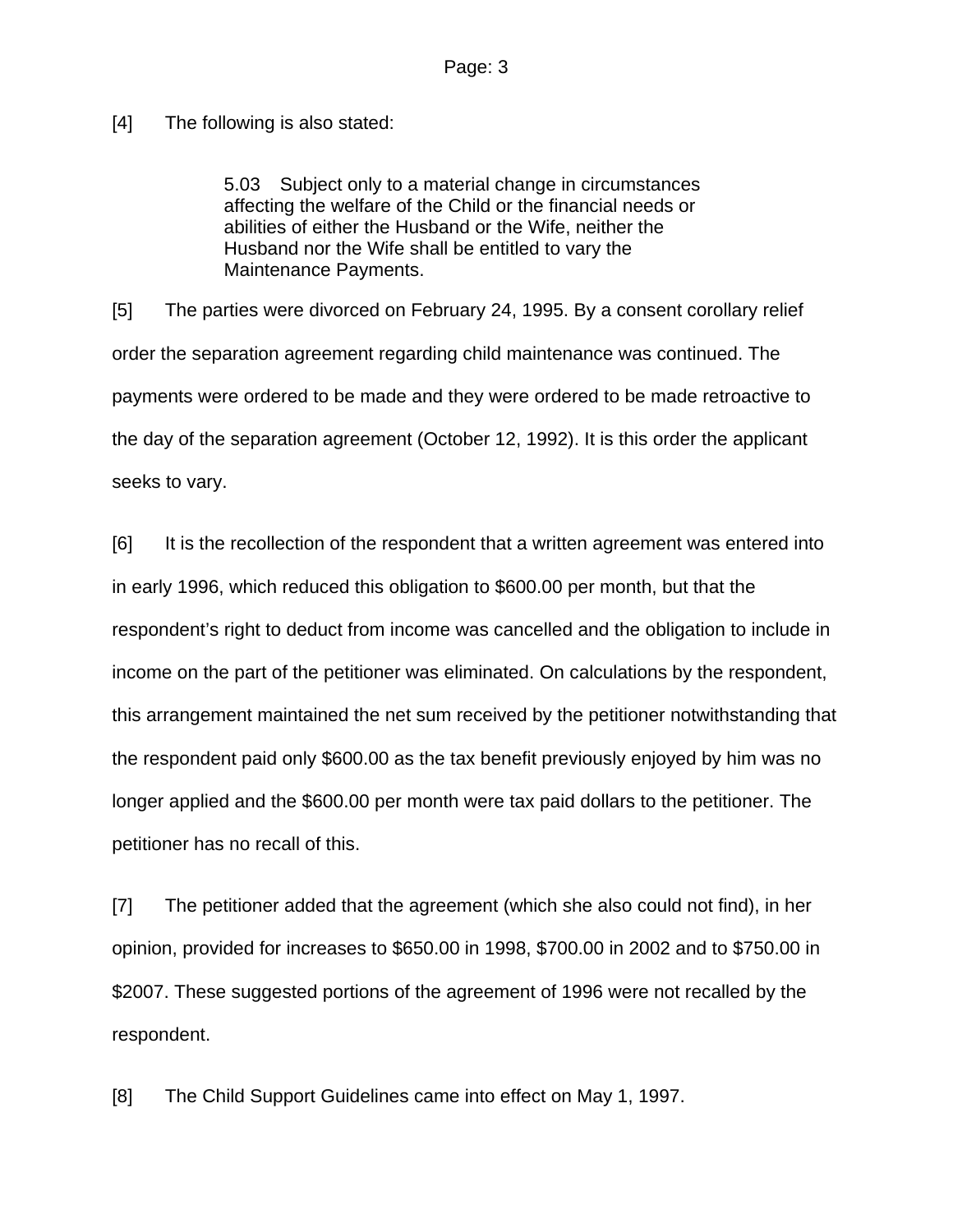Page: 4

[9] The payments made by the respondent are as follows:

| \$800    | October 1992 - December 1993  |
|----------|-------------------------------|
| \$795    | January 1994                  |
| \$815    | February 1994 - May 1994      |
| \$800    | June 1994 - November 1994     |
| \$820    | December 1994 - December 1995 |
| \$673    | January 1996                  |
| \$820    | February 1996                 |
| \$775    | March 1996 - April 1996       |
| \$645    | May 1996                      |
| \$755    | <b>June 1996</b>              |
| \$700    | July 1996 - September 1996    |
| \$600    | October 1996 - August 2001    |
| \$642.22 | September 2001 - Present      |

[10] The payment of \$642.22, according to the respondent, was made to reflect the consumer price index rise in the times in question. He also made a payment of \$1,200.00 to reflect what, in his view, were the shortfalls caused by his inadvertent failure to include consumer price index payments on the \$600.00 payments he had been making since October 1996.

[11] On August 7, 2001, the Maintenance Enforcement Administrator informed the respondent that the arrears on his obligation for child support, based on the corollary relief order of \$800.00 per month since October 1992, was \$14,500.00. Later, the consumer price index add-on was calculated, bringing the arrears to \$19,682.80 as of August 17, 2001.

[12] The respondent has brought application to have the corollary relief order varied, in particular to have the order varied to reflect a change in maintenance payments, which has been in effect by agreement between the parties since 1996.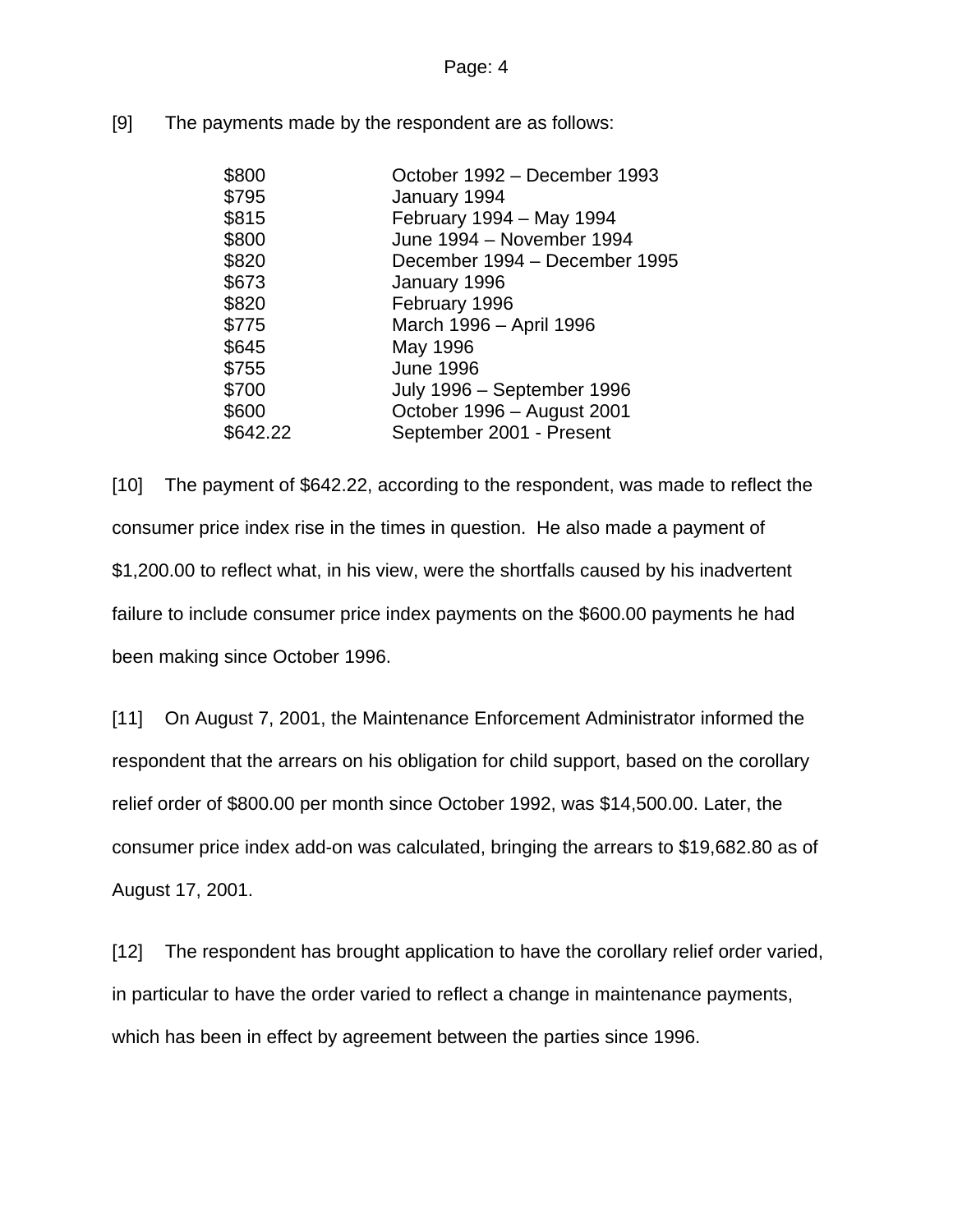#### Page: 5

[13] There is no doubt that the court has jurisdiction to vary a corollary relief order or child support order retroactively. The parties are in agreement that the amount of arrears calculated by the Maintenance Enforcement Office is excessive. The question is what should be the child support payment and what, if any, are the arrears?

[14] The respondent seeks to maintain the alleged agreement of 1996 with the consumer price index add-on but without the increases indicated by the petitioner.

[15] The petitioner prefers to relate it to the Federal Child Support Guidelines and to calculate the sum from May 1, 1997. That the Guidelines are a material change in circumstance is without doubt. My judgment is that the alleged agreement of 1996 is not, since May 1, 1997, in the child's best interest, and that the appropriate response to the respondent's application is to employ the Federal Child Support Guidelines.

[16] It appears that if there was a binding agreement in 1996 that what it sought to do was to affect the income tax liability and benefit so as to reduce the tax obligation of both parties and that the net result was to reduce the amount of cash involved so that approximately the same amount found its way to the support of the child. However, the parties did not consider the calculations of the payment as has been done in arriving at the Guidelines.

[17] I agree with the petitioner that the fairest way to deal with this application is to grant the application and order the amount of support varied downwards from that enforced by Maintenance Enforcement back to the creation of the Guidelines. This I do without regard to the income tax positions, the consumer price index or the transactions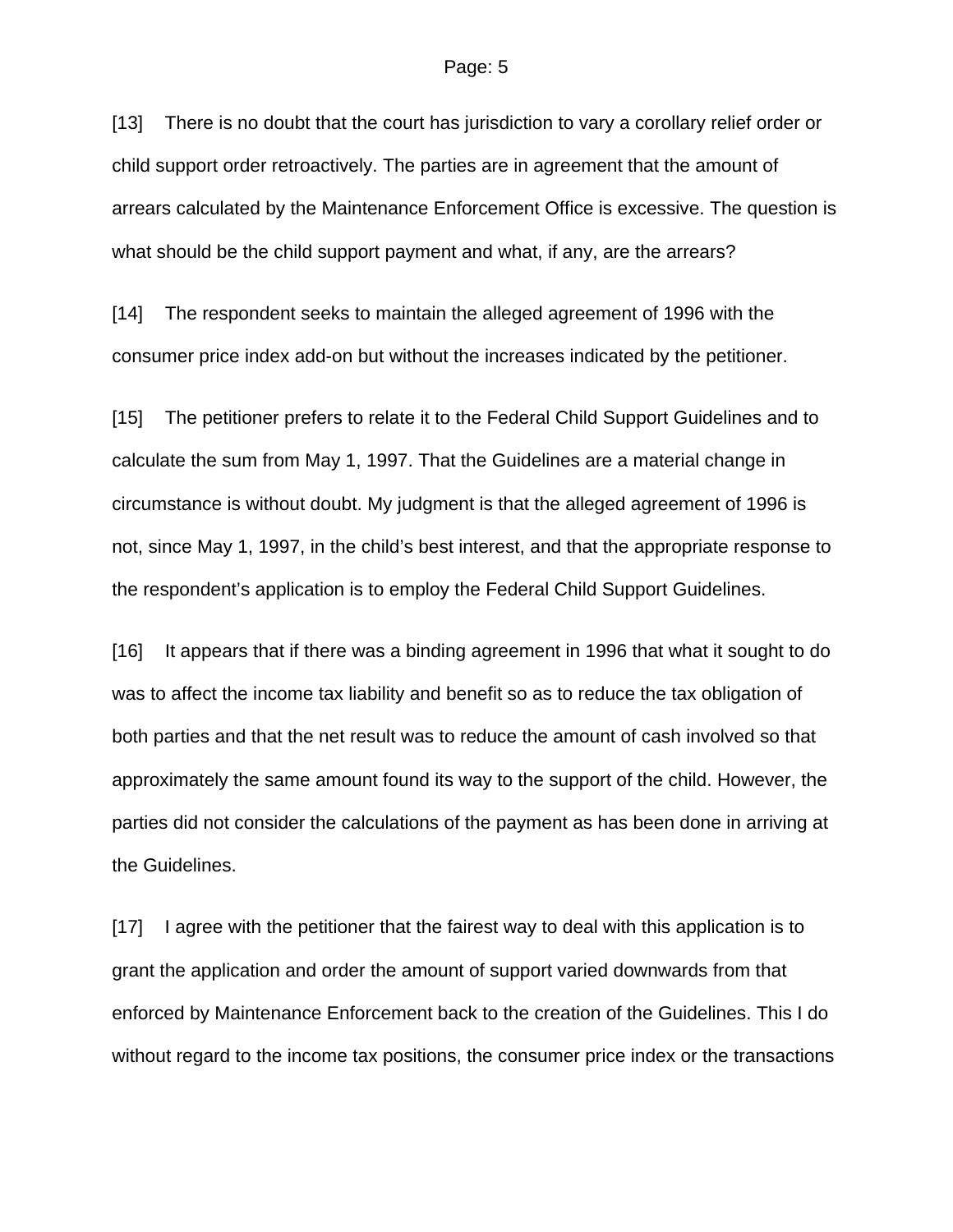#### Page: 6

regarding the family home, all of which have only served to confuse the matter without benefit to the child's best interests.

[18] I find, therefore, that the petitioner's calculations are fair and I follow them. I find that the obligations and payments and resulting arrears are as follows:

| <b>DATE</b>                | <b>MONTHLY</b>    | <b>MONTHLY</b> | <b>ARREARS</b> |
|----------------------------|-------------------|----------------|----------------|
|                            | <b>OBLIGATION</b> | <b>PAYMENT</b> |                |
| May 1997 – Dec. 31, 1997   | \$617.00          | \$600.00       | \$<br>136.00   |
| Jan. 1998 - Dec. 31, 1998  | \$643.00          | \$600.00       | 516.00<br>\$   |
| Jan. 1999 - Dec. 31, 1999  | \$718.00          | \$600.00       | \$1,416.00     |
| Jan. 2000 - Dec. 31, 2000  | \$751.00          | \$600.00       | \$1,812.00     |
| Jan. 2001 - Aug. 31, 2001  | \$751.00          | \$600.00       | \$1,208.00     |
| Sept. 2001 - Dec. 31, 2001 | \$751.00          | \$642.00       | 436.00         |
| Jan. $2002 -$ to date      | \$680.00 (based   | \$642.00       | 304.00<br>S    |
|                            | on income of      |                |                |
|                            | \$83,000          |                |                |
| <b>TOTAL ARREARS</b>       |                   |                | \$5,828.00     |

[19] In the period January 1, 1996 to May 1997, finding as I do that the alleged agreement of 1996 was not in the best interests of the child, there are arrears as follows (without the addition of the consumer price index):

| Payments due: 16 x \$800.00         | \$12,800.00 |
|-------------------------------------|-------------|
| Less payments made:                 | 10,743.00   |
| Arrears due from January 1, 1996 to |             |
| April 30, 1997,                     | \$2,057.00  |
| Plus arrears May 1997 to current    | 5,828.00    |
| Arrears due                         | \$7,885.00  |

[20] I have chosen not to assess any arrears prior to January 1, 1996 or for consumer

price index from that date on, as the payment by the respondent of \$1,200.00 is

sufficient reason not to do so without negatively affecting the best interests of the child.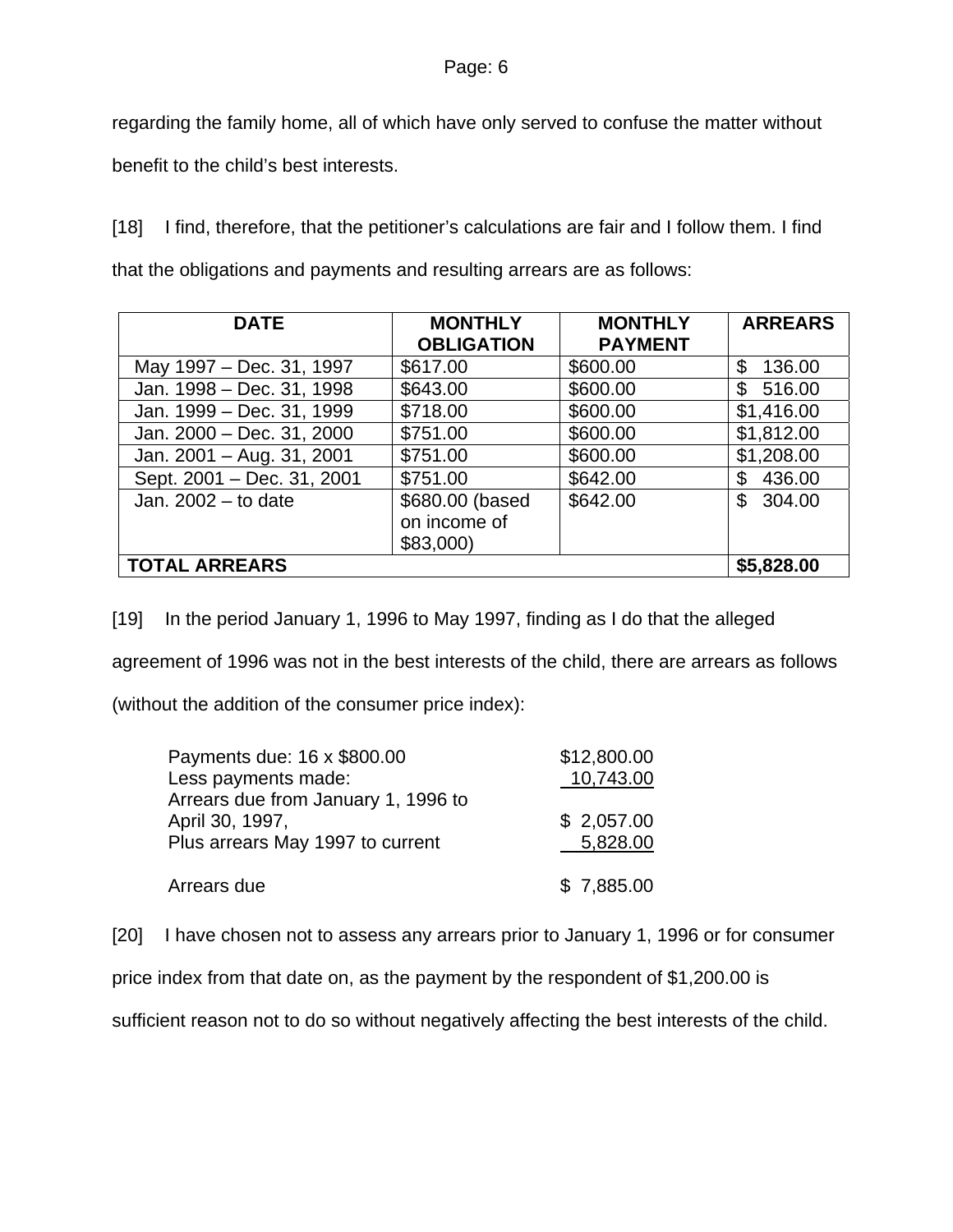[21] For 2001, I have chosen to apply s. 17(1) of the *Divorce Act*, but have related as income for that period to the previous year's income of \$92,542.00. In my view, the severance pay is an isolated occurrence more akin to a payment arising from a breach of contract and resultant liquidated damages.

[22] In the circumstances, the petitioner shall have her costs. The respondent has been largely unsuccessful in that he sought enforcement of the alleged 1996 agreement notwithstanding the enactment of the Guidelines. I found his evidence confusing and illogical. The position of the petitioner was one which, in my opinion, should have been accepted in the earliest stages of this matter.

[23] The parties are at liberty to return to court should there be mathematical errors discovered and also to discuss, if asked, for an order as to how the order should be paid. From September 1, 2002 on, the payments are set at \$680.00 per month, based on an income of \$83,000.00.

[24] Additional costs experienced by the petitioner, to which some reference has been made, should be dealt with by an application under Guidelines Number 7 or Guideline 10(1) and 10(2).

Hudson J.

 $\overline{\phantom{a}}$  , and the contract of the contract of the contract of the contract of the contract of the contract of the contract of the contract of the contract of the contract of the contract of the contract of the contrac